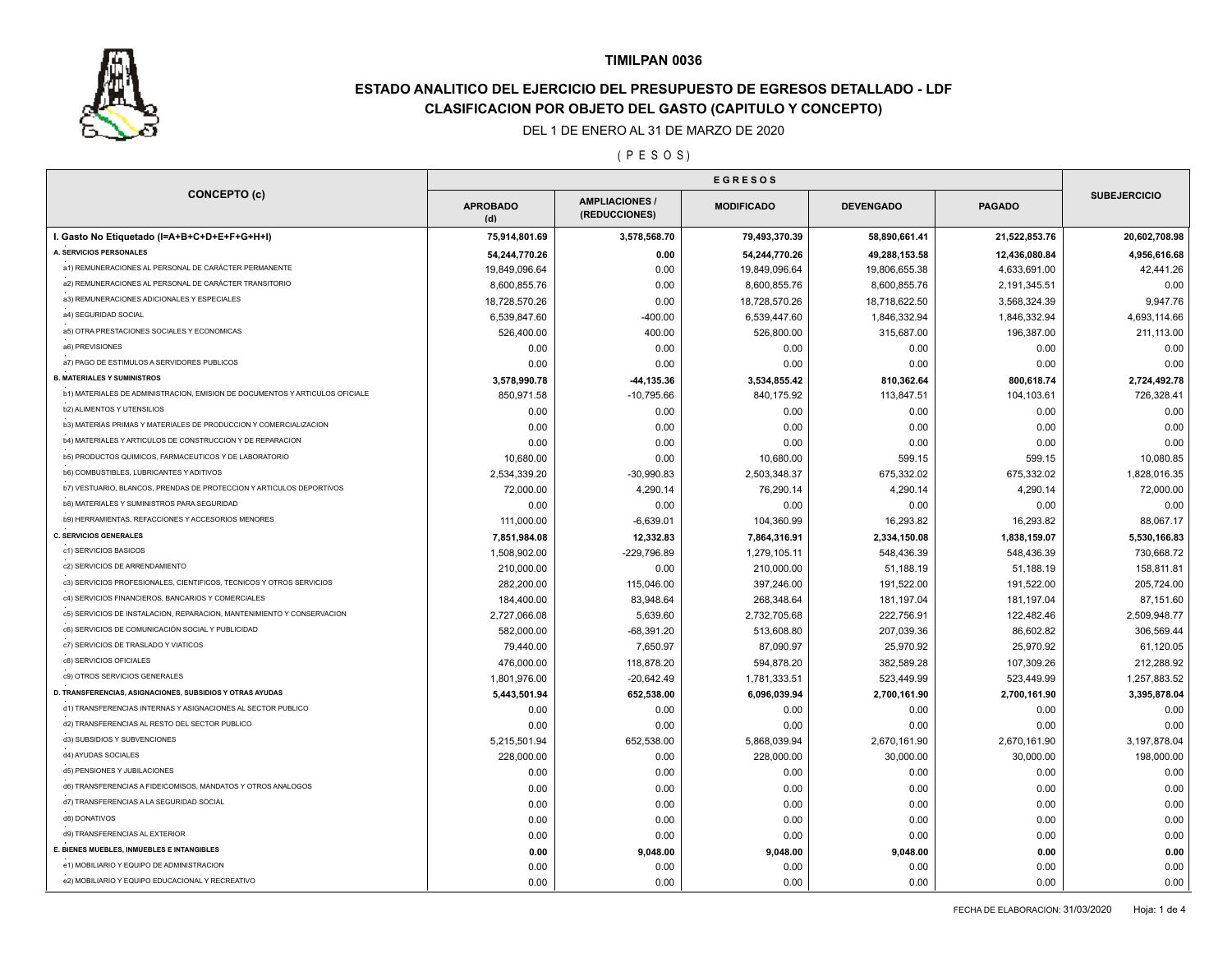

# **ESTADO ANALITICO DEL EJERCICIO DEL PRESUPUESTO DE EGRESOS DETALLADO - LDF CLASIFICACION POR OBJETO DEL GASTO (CAPITULO Y CONCEPTO)**

#### DEL 1 DE ENERO AL 31 DE MARZO DE 2020

### ( P E S O S )

| <b>SUBEJERCICIO</b><br><b>AMPLIACIONES</b><br><b>APROBADO</b><br><b>MODIFICADO</b><br><b>DEVENGADO</b><br><b>PAGADO</b><br>(REDUCCIONES)<br>(d)<br>e3) EQUIPO E INSTRUMENTAL MEDICO Y DE LABORATORIO<br>0.00<br>0.00<br>0.00<br>0.00<br>0.00<br>e4) VEHICULOS Y EQUIPO DE TRANSPORTE<br>0.00<br>0.00<br>0.00<br>0.00<br>0.00<br>e5) EQUIPO DE DEFENSA Y SEGURIDAD<br>0.00<br>0.00<br>0.00<br>0.00<br>0.00<br>e6) MAQUINARIA, OTROS EQUIPOS Y HERRAMIENTAS<br>9,048.00<br>9,048.00<br>9,048.00<br>0.00<br>0.00<br>e7) ACTIVOS BIOLOGICOS<br>0.00<br>0.00<br>0.00<br>0.00<br>0.00<br>e8) BIENES INMUEBLES<br>0.00<br>0.00<br>0.00<br>0.00<br>0.00<br>e9) ACTIVOS INTANGIBLES<br>0.00<br>0.00<br>0.00<br>0.00<br>0.00<br>F. INVERSION PUBLICA<br>3,060,647.82<br>30,839.95<br>3,091,487.77<br>30,839.95<br>29,887.95<br>f1) OBRA PUBLICA EN BIENES DE DOMINIO PUBLICO<br>3,091,487.77<br>30,839.95<br>29,887.95<br>3,060,647.82<br>30,839.95<br>3,060,647.82<br>f2) OBRA PUBLICA EN BIENES PROPIOS<br>0.00<br>0.00<br>0.00<br>0.00<br>0.00<br>f3) PROYECTOS PRODUCTIVOS Y ACCIONES DE FOMENTO<br>0.00<br>0.00<br>0.00<br>0.00<br>0.00<br>0.00<br><b>G. INVERSIONES FINANCIERAS Y OTRAS PROVISIONES</b><br>0.00<br>0.00<br>0.00<br>0.00<br>0.00<br>g1) INVERSIONES PARA EL FOMENTO DE ACTIVIDADES PRODUCTIVAS<br>0.00<br>0.00<br>0.00<br>0.00<br>0.00<br>g2) ACCIONES Y PARTICIPACIONES DE CAPITAL<br>0.00<br>0.00<br>0.00<br>0.00<br>0.00<br>g3) COMPRA DE TITULOS Y VALORES<br>0.00<br>0.00<br>0.00<br>0.00<br>0.00<br>0.00<br>g4) CONCESION DE PRESTAMOS<br>0.00<br>0.00<br>0.00<br>0.00<br>0.00<br>0.00<br>g5) INVERSIONES EN FIDEICOMISOS, MANDATOS Y OTROS ANALOGOS<br>0.00<br>0.00<br>0.00<br>0.00<br>0.00<br>FIDEICOMISO DE DESASTRES NATURALES (INFORMATIVO)<br>g6) OTRAS INVERSIONES FINANCIERAS<br>0.00<br>0.00<br>0.00<br>0.00<br>0.00<br>g7) PROVISIONES PARA CONTINGENCIAS Y OTRAS EROGACIONES ESPECIALES<br>0.00<br>0.00<br>0.00<br>0.00<br>0.00<br>H. PARTICIPACIONES Y APORTACIONES<br>0.00<br>0.00<br>0.00<br>0.00<br>0.00<br>h1) PARTICIPACIONES<br>0.00<br>0.00<br>0.00<br>0.00<br>0.00<br>h2) APORTACIONES<br>0.00<br>0.00<br>0.00<br>0.00<br>0.00<br>h3) CONVENIOS<br>0.00<br>0.00<br>0.00<br>0.00<br>0.00<br>I. DEUDA PUBLICA<br>4,652,852.09<br>1,734,906.81<br>2,917,945.28<br>3,717,945.26<br>3,717,945.26<br>i1) AMORTIZACION DE LA DEUDA PUBLICA<br>0.00<br>0.00<br>0.00<br>0.00<br>0.00<br>i2) INTERESES DE LA DEUDA PUBLICA<br>0.00<br>0.00<br>0.00<br>0.00<br>0.00<br>i3) COMISIONES DE LA DEUDA PUBLICA<br>0.00<br>0.00<br>0.00<br>0.00<br>0.00<br>i4) GASTOS DE LA DEUDA PUBLICA<br>0.00<br>0.00<br>0.00<br>0.00<br>0.00<br>i5) COSTO POR COBERTURAS<br>0.00<br>0.00<br>0.00<br>0.00<br>0.00<br>i6) APOYOS FINANCIEROS<br>0.00<br>0.00<br>0.00<br>0.00<br>0.00<br>i7) ADEUDOS DE EJERCICIOS FISCALES ANTERIORES (ADEFAS)<br>4,652,852.09<br>1,734,906.81<br>2,917,945.28<br>3,717,945.26<br>3,717,945.26<br>II. Gasto Etiquetado (II=A+B+C+D+E+F+G+H+I)<br>100,243,454.96<br>$-3,578,568.70$<br>96,664,886.26<br>8,858,068.74<br>4,248,712.49<br>A. SERVICIOS PERSONALES<br>4,418,742.54<br>4,418,742.54<br>4,418,742.54<br>1,106,085.66<br>0.00<br>a1) REMUNERACIONES AL PERSONAL DE CARÁCTER PERMANENTE<br>2,136,000.00<br>2,136,000.00<br>589,633.00<br>0.00<br>2,136,000.00<br>0.00<br>a2) REMUNERACIONES AL PERSONAL DE CARÁCTER TRANSITORIO<br>0.00<br>0.00<br>0.00<br>0.00<br>0.00<br>0.00<br>a3) REMUNERACIONES ADICIONALES Y ESPECIALES<br>2,282,742.54<br>516,452.66<br>2,282,742.54<br>0.00<br>2,282,742.54<br>0.00<br>a4) SEGURIDAD SOCIAL<br>0.00<br>0.00<br>0.00<br>0.00<br>0.00<br>0.00<br>a5) OTRA PRESTACIONES SOCIALES Y ECONOMICAS<br>0.00<br>0.00<br>0.00<br>0.00<br>0.00<br>0.00<br>a6) PREVISIONES<br>0.00<br>0.00<br>0.00<br>0.00<br>0.00<br>0.00 |                                             |      | <b>EGRESOS</b> |      |      |      |               |
|-------------------------------------------------------------------------------------------------------------------------------------------------------------------------------------------------------------------------------------------------------------------------------------------------------------------------------------------------------------------------------------------------------------------------------------------------------------------------------------------------------------------------------------------------------------------------------------------------------------------------------------------------------------------------------------------------------------------------------------------------------------------------------------------------------------------------------------------------------------------------------------------------------------------------------------------------------------------------------------------------------------------------------------------------------------------------------------------------------------------------------------------------------------------------------------------------------------------------------------------------------------------------------------------------------------------------------------------------------------------------------------------------------------------------------------------------------------------------------------------------------------------------------------------------------------------------------------------------------------------------------------------------------------------------------------------------------------------------------------------------------------------------------------------------------------------------------------------------------------------------------------------------------------------------------------------------------------------------------------------------------------------------------------------------------------------------------------------------------------------------------------------------------------------------------------------------------------------------------------------------------------------------------------------------------------------------------------------------------------------------------------------------------------------------------------------------------------------------------------------------------------------------------------------------------------------------------------------------------------------------------------------------------------------------------------------------------------------------------------------------------------------------------------------------------------------------------------------------------------------------------------------------------------------------------------------------------------------------------------------------------------------------------------------------------------------------------------------------------------------------------------------------------------------------------------------------------------------------------------------------------------------------------------------------------------------------------------------------------------------------------------------------------------------------------------------------------------------------------------------------------------------------------------------------------------------------------------------------------------------------------------------------------------------------------------------------------------------------------------------------------------------------------------------------------|---------------------------------------------|------|----------------|------|------|------|---------------|
|                                                                                                                                                                                                                                                                                                                                                                                                                                                                                                                                                                                                                                                                                                                                                                                                                                                                                                                                                                                                                                                                                                                                                                                                                                                                                                                                                                                                                                                                                                                                                                                                                                                                                                                                                                                                                                                                                                                                                                                                                                                                                                                                                                                                                                                                                                                                                                                                                                                                                                                                                                                                                                                                                                                                                                                                                                                                                                                                                                                                                                                                                                                                                                                                                                                                                                                                                                                                                                                                                                                                                                                                                                                                                                                                                                                                       | <b>CONCEPTO (c)</b>                         |      |                |      |      |      |               |
|                                                                                                                                                                                                                                                                                                                                                                                                                                                                                                                                                                                                                                                                                                                                                                                                                                                                                                                                                                                                                                                                                                                                                                                                                                                                                                                                                                                                                                                                                                                                                                                                                                                                                                                                                                                                                                                                                                                                                                                                                                                                                                                                                                                                                                                                                                                                                                                                                                                                                                                                                                                                                                                                                                                                                                                                                                                                                                                                                                                                                                                                                                                                                                                                                                                                                                                                                                                                                                                                                                                                                                                                                                                                                                                                                                                                       |                                             |      |                |      |      |      | 0.00          |
|                                                                                                                                                                                                                                                                                                                                                                                                                                                                                                                                                                                                                                                                                                                                                                                                                                                                                                                                                                                                                                                                                                                                                                                                                                                                                                                                                                                                                                                                                                                                                                                                                                                                                                                                                                                                                                                                                                                                                                                                                                                                                                                                                                                                                                                                                                                                                                                                                                                                                                                                                                                                                                                                                                                                                                                                                                                                                                                                                                                                                                                                                                                                                                                                                                                                                                                                                                                                                                                                                                                                                                                                                                                                                                                                                                                                       |                                             |      |                |      |      |      | 0.00          |
|                                                                                                                                                                                                                                                                                                                                                                                                                                                                                                                                                                                                                                                                                                                                                                                                                                                                                                                                                                                                                                                                                                                                                                                                                                                                                                                                                                                                                                                                                                                                                                                                                                                                                                                                                                                                                                                                                                                                                                                                                                                                                                                                                                                                                                                                                                                                                                                                                                                                                                                                                                                                                                                                                                                                                                                                                                                                                                                                                                                                                                                                                                                                                                                                                                                                                                                                                                                                                                                                                                                                                                                                                                                                                                                                                                                                       |                                             |      |                |      |      |      | 0.00          |
|                                                                                                                                                                                                                                                                                                                                                                                                                                                                                                                                                                                                                                                                                                                                                                                                                                                                                                                                                                                                                                                                                                                                                                                                                                                                                                                                                                                                                                                                                                                                                                                                                                                                                                                                                                                                                                                                                                                                                                                                                                                                                                                                                                                                                                                                                                                                                                                                                                                                                                                                                                                                                                                                                                                                                                                                                                                                                                                                                                                                                                                                                                                                                                                                                                                                                                                                                                                                                                                                                                                                                                                                                                                                                                                                                                                                       |                                             |      |                |      |      |      | 0.00          |
|                                                                                                                                                                                                                                                                                                                                                                                                                                                                                                                                                                                                                                                                                                                                                                                                                                                                                                                                                                                                                                                                                                                                                                                                                                                                                                                                                                                                                                                                                                                                                                                                                                                                                                                                                                                                                                                                                                                                                                                                                                                                                                                                                                                                                                                                                                                                                                                                                                                                                                                                                                                                                                                                                                                                                                                                                                                                                                                                                                                                                                                                                                                                                                                                                                                                                                                                                                                                                                                                                                                                                                                                                                                                                                                                                                                                       |                                             |      |                |      |      |      | 0.00          |
|                                                                                                                                                                                                                                                                                                                                                                                                                                                                                                                                                                                                                                                                                                                                                                                                                                                                                                                                                                                                                                                                                                                                                                                                                                                                                                                                                                                                                                                                                                                                                                                                                                                                                                                                                                                                                                                                                                                                                                                                                                                                                                                                                                                                                                                                                                                                                                                                                                                                                                                                                                                                                                                                                                                                                                                                                                                                                                                                                                                                                                                                                                                                                                                                                                                                                                                                                                                                                                                                                                                                                                                                                                                                                                                                                                                                       |                                             |      |                |      |      |      | 0.00          |
|                                                                                                                                                                                                                                                                                                                                                                                                                                                                                                                                                                                                                                                                                                                                                                                                                                                                                                                                                                                                                                                                                                                                                                                                                                                                                                                                                                                                                                                                                                                                                                                                                                                                                                                                                                                                                                                                                                                                                                                                                                                                                                                                                                                                                                                                                                                                                                                                                                                                                                                                                                                                                                                                                                                                                                                                                                                                                                                                                                                                                                                                                                                                                                                                                                                                                                                                                                                                                                                                                                                                                                                                                                                                                                                                                                                                       |                                             |      |                |      |      |      | 0.00          |
|                                                                                                                                                                                                                                                                                                                                                                                                                                                                                                                                                                                                                                                                                                                                                                                                                                                                                                                                                                                                                                                                                                                                                                                                                                                                                                                                                                                                                                                                                                                                                                                                                                                                                                                                                                                                                                                                                                                                                                                                                                                                                                                                                                                                                                                                                                                                                                                                                                                                                                                                                                                                                                                                                                                                                                                                                                                                                                                                                                                                                                                                                                                                                                                                                                                                                                                                                                                                                                                                                                                                                                                                                                                                                                                                                                                                       |                                             |      |                |      |      |      | 3,060,647.82  |
|                                                                                                                                                                                                                                                                                                                                                                                                                                                                                                                                                                                                                                                                                                                                                                                                                                                                                                                                                                                                                                                                                                                                                                                                                                                                                                                                                                                                                                                                                                                                                                                                                                                                                                                                                                                                                                                                                                                                                                                                                                                                                                                                                                                                                                                                                                                                                                                                                                                                                                                                                                                                                                                                                                                                                                                                                                                                                                                                                                                                                                                                                                                                                                                                                                                                                                                                                                                                                                                                                                                                                                                                                                                                                                                                                                                                       |                                             |      |                |      |      |      |               |
|                                                                                                                                                                                                                                                                                                                                                                                                                                                                                                                                                                                                                                                                                                                                                                                                                                                                                                                                                                                                                                                                                                                                                                                                                                                                                                                                                                                                                                                                                                                                                                                                                                                                                                                                                                                                                                                                                                                                                                                                                                                                                                                                                                                                                                                                                                                                                                                                                                                                                                                                                                                                                                                                                                                                                                                                                                                                                                                                                                                                                                                                                                                                                                                                                                                                                                                                                                                                                                                                                                                                                                                                                                                                                                                                                                                                       |                                             |      |                |      |      |      | 0.00          |
|                                                                                                                                                                                                                                                                                                                                                                                                                                                                                                                                                                                                                                                                                                                                                                                                                                                                                                                                                                                                                                                                                                                                                                                                                                                                                                                                                                                                                                                                                                                                                                                                                                                                                                                                                                                                                                                                                                                                                                                                                                                                                                                                                                                                                                                                                                                                                                                                                                                                                                                                                                                                                                                                                                                                                                                                                                                                                                                                                                                                                                                                                                                                                                                                                                                                                                                                                                                                                                                                                                                                                                                                                                                                                                                                                                                                       |                                             |      |                |      |      |      |               |
|                                                                                                                                                                                                                                                                                                                                                                                                                                                                                                                                                                                                                                                                                                                                                                                                                                                                                                                                                                                                                                                                                                                                                                                                                                                                                                                                                                                                                                                                                                                                                                                                                                                                                                                                                                                                                                                                                                                                                                                                                                                                                                                                                                                                                                                                                                                                                                                                                                                                                                                                                                                                                                                                                                                                                                                                                                                                                                                                                                                                                                                                                                                                                                                                                                                                                                                                                                                                                                                                                                                                                                                                                                                                                                                                                                                                       |                                             |      |                |      |      |      | 0.00          |
|                                                                                                                                                                                                                                                                                                                                                                                                                                                                                                                                                                                                                                                                                                                                                                                                                                                                                                                                                                                                                                                                                                                                                                                                                                                                                                                                                                                                                                                                                                                                                                                                                                                                                                                                                                                                                                                                                                                                                                                                                                                                                                                                                                                                                                                                                                                                                                                                                                                                                                                                                                                                                                                                                                                                                                                                                                                                                                                                                                                                                                                                                                                                                                                                                                                                                                                                                                                                                                                                                                                                                                                                                                                                                                                                                                                                       |                                             |      |                |      |      |      | 0.00          |
|                                                                                                                                                                                                                                                                                                                                                                                                                                                                                                                                                                                                                                                                                                                                                                                                                                                                                                                                                                                                                                                                                                                                                                                                                                                                                                                                                                                                                                                                                                                                                                                                                                                                                                                                                                                                                                                                                                                                                                                                                                                                                                                                                                                                                                                                                                                                                                                                                                                                                                                                                                                                                                                                                                                                                                                                                                                                                                                                                                                                                                                                                                                                                                                                                                                                                                                                                                                                                                                                                                                                                                                                                                                                                                                                                                                                       |                                             |      |                |      |      |      | 0.00          |
|                                                                                                                                                                                                                                                                                                                                                                                                                                                                                                                                                                                                                                                                                                                                                                                                                                                                                                                                                                                                                                                                                                                                                                                                                                                                                                                                                                                                                                                                                                                                                                                                                                                                                                                                                                                                                                                                                                                                                                                                                                                                                                                                                                                                                                                                                                                                                                                                                                                                                                                                                                                                                                                                                                                                                                                                                                                                                                                                                                                                                                                                                                                                                                                                                                                                                                                                                                                                                                                                                                                                                                                                                                                                                                                                                                                                       |                                             |      |                |      |      |      |               |
|                                                                                                                                                                                                                                                                                                                                                                                                                                                                                                                                                                                                                                                                                                                                                                                                                                                                                                                                                                                                                                                                                                                                                                                                                                                                                                                                                                                                                                                                                                                                                                                                                                                                                                                                                                                                                                                                                                                                                                                                                                                                                                                                                                                                                                                                                                                                                                                                                                                                                                                                                                                                                                                                                                                                                                                                                                                                                                                                                                                                                                                                                                                                                                                                                                                                                                                                                                                                                                                                                                                                                                                                                                                                                                                                                                                                       |                                             |      |                |      |      |      |               |
|                                                                                                                                                                                                                                                                                                                                                                                                                                                                                                                                                                                                                                                                                                                                                                                                                                                                                                                                                                                                                                                                                                                                                                                                                                                                                                                                                                                                                                                                                                                                                                                                                                                                                                                                                                                                                                                                                                                                                                                                                                                                                                                                                                                                                                                                                                                                                                                                                                                                                                                                                                                                                                                                                                                                                                                                                                                                                                                                                                                                                                                                                                                                                                                                                                                                                                                                                                                                                                                                                                                                                                                                                                                                                                                                                                                                       |                                             |      |                |      |      |      | 0.00          |
|                                                                                                                                                                                                                                                                                                                                                                                                                                                                                                                                                                                                                                                                                                                                                                                                                                                                                                                                                                                                                                                                                                                                                                                                                                                                                                                                                                                                                                                                                                                                                                                                                                                                                                                                                                                                                                                                                                                                                                                                                                                                                                                                                                                                                                                                                                                                                                                                                                                                                                                                                                                                                                                                                                                                                                                                                                                                                                                                                                                                                                                                                                                                                                                                                                                                                                                                                                                                                                                                                                                                                                                                                                                                                                                                                                                                       |                                             |      |                |      |      |      | 0.00          |
|                                                                                                                                                                                                                                                                                                                                                                                                                                                                                                                                                                                                                                                                                                                                                                                                                                                                                                                                                                                                                                                                                                                                                                                                                                                                                                                                                                                                                                                                                                                                                                                                                                                                                                                                                                                                                                                                                                                                                                                                                                                                                                                                                                                                                                                                                                                                                                                                                                                                                                                                                                                                                                                                                                                                                                                                                                                                                                                                                                                                                                                                                                                                                                                                                                                                                                                                                                                                                                                                                                                                                                                                                                                                                                                                                                                                       |                                             |      |                |      |      |      | 0.00          |
|                                                                                                                                                                                                                                                                                                                                                                                                                                                                                                                                                                                                                                                                                                                                                                                                                                                                                                                                                                                                                                                                                                                                                                                                                                                                                                                                                                                                                                                                                                                                                                                                                                                                                                                                                                                                                                                                                                                                                                                                                                                                                                                                                                                                                                                                                                                                                                                                                                                                                                                                                                                                                                                                                                                                                                                                                                                                                                                                                                                                                                                                                                                                                                                                                                                                                                                                                                                                                                                                                                                                                                                                                                                                                                                                                                                                       |                                             |      |                |      |      |      | 0.00          |
|                                                                                                                                                                                                                                                                                                                                                                                                                                                                                                                                                                                                                                                                                                                                                                                                                                                                                                                                                                                                                                                                                                                                                                                                                                                                                                                                                                                                                                                                                                                                                                                                                                                                                                                                                                                                                                                                                                                                                                                                                                                                                                                                                                                                                                                                                                                                                                                                                                                                                                                                                                                                                                                                                                                                                                                                                                                                                                                                                                                                                                                                                                                                                                                                                                                                                                                                                                                                                                                                                                                                                                                                                                                                                                                                                                                                       |                                             |      |                |      |      |      | 0.00          |
|                                                                                                                                                                                                                                                                                                                                                                                                                                                                                                                                                                                                                                                                                                                                                                                                                                                                                                                                                                                                                                                                                                                                                                                                                                                                                                                                                                                                                                                                                                                                                                                                                                                                                                                                                                                                                                                                                                                                                                                                                                                                                                                                                                                                                                                                                                                                                                                                                                                                                                                                                                                                                                                                                                                                                                                                                                                                                                                                                                                                                                                                                                                                                                                                                                                                                                                                                                                                                                                                                                                                                                                                                                                                                                                                                                                                       |                                             |      |                |      |      |      | 0.00          |
|                                                                                                                                                                                                                                                                                                                                                                                                                                                                                                                                                                                                                                                                                                                                                                                                                                                                                                                                                                                                                                                                                                                                                                                                                                                                                                                                                                                                                                                                                                                                                                                                                                                                                                                                                                                                                                                                                                                                                                                                                                                                                                                                                                                                                                                                                                                                                                                                                                                                                                                                                                                                                                                                                                                                                                                                                                                                                                                                                                                                                                                                                                                                                                                                                                                                                                                                                                                                                                                                                                                                                                                                                                                                                                                                                                                                       |                                             |      |                |      |      |      | 0.00          |
|                                                                                                                                                                                                                                                                                                                                                                                                                                                                                                                                                                                                                                                                                                                                                                                                                                                                                                                                                                                                                                                                                                                                                                                                                                                                                                                                                                                                                                                                                                                                                                                                                                                                                                                                                                                                                                                                                                                                                                                                                                                                                                                                                                                                                                                                                                                                                                                                                                                                                                                                                                                                                                                                                                                                                                                                                                                                                                                                                                                                                                                                                                                                                                                                                                                                                                                                                                                                                                                                                                                                                                                                                                                                                                                                                                                                       |                                             |      |                |      |      |      | 934,906.83    |
|                                                                                                                                                                                                                                                                                                                                                                                                                                                                                                                                                                                                                                                                                                                                                                                                                                                                                                                                                                                                                                                                                                                                                                                                                                                                                                                                                                                                                                                                                                                                                                                                                                                                                                                                                                                                                                                                                                                                                                                                                                                                                                                                                                                                                                                                                                                                                                                                                                                                                                                                                                                                                                                                                                                                                                                                                                                                                                                                                                                                                                                                                                                                                                                                                                                                                                                                                                                                                                                                                                                                                                                                                                                                                                                                                                                                       |                                             |      |                |      |      |      | 0.00          |
|                                                                                                                                                                                                                                                                                                                                                                                                                                                                                                                                                                                                                                                                                                                                                                                                                                                                                                                                                                                                                                                                                                                                                                                                                                                                                                                                                                                                                                                                                                                                                                                                                                                                                                                                                                                                                                                                                                                                                                                                                                                                                                                                                                                                                                                                                                                                                                                                                                                                                                                                                                                                                                                                                                                                                                                                                                                                                                                                                                                                                                                                                                                                                                                                                                                                                                                                                                                                                                                                                                                                                                                                                                                                                                                                                                                                       |                                             |      |                |      |      |      | 0.00          |
|                                                                                                                                                                                                                                                                                                                                                                                                                                                                                                                                                                                                                                                                                                                                                                                                                                                                                                                                                                                                                                                                                                                                                                                                                                                                                                                                                                                                                                                                                                                                                                                                                                                                                                                                                                                                                                                                                                                                                                                                                                                                                                                                                                                                                                                                                                                                                                                                                                                                                                                                                                                                                                                                                                                                                                                                                                                                                                                                                                                                                                                                                                                                                                                                                                                                                                                                                                                                                                                                                                                                                                                                                                                                                                                                                                                                       |                                             |      |                |      |      |      | 0.00          |
|                                                                                                                                                                                                                                                                                                                                                                                                                                                                                                                                                                                                                                                                                                                                                                                                                                                                                                                                                                                                                                                                                                                                                                                                                                                                                                                                                                                                                                                                                                                                                                                                                                                                                                                                                                                                                                                                                                                                                                                                                                                                                                                                                                                                                                                                                                                                                                                                                                                                                                                                                                                                                                                                                                                                                                                                                                                                                                                                                                                                                                                                                                                                                                                                                                                                                                                                                                                                                                                                                                                                                                                                                                                                                                                                                                                                       |                                             |      |                |      |      |      | 0.00          |
|                                                                                                                                                                                                                                                                                                                                                                                                                                                                                                                                                                                                                                                                                                                                                                                                                                                                                                                                                                                                                                                                                                                                                                                                                                                                                                                                                                                                                                                                                                                                                                                                                                                                                                                                                                                                                                                                                                                                                                                                                                                                                                                                                                                                                                                                                                                                                                                                                                                                                                                                                                                                                                                                                                                                                                                                                                                                                                                                                                                                                                                                                                                                                                                                                                                                                                                                                                                                                                                                                                                                                                                                                                                                                                                                                                                                       |                                             |      |                |      |      |      | 0.00          |
|                                                                                                                                                                                                                                                                                                                                                                                                                                                                                                                                                                                                                                                                                                                                                                                                                                                                                                                                                                                                                                                                                                                                                                                                                                                                                                                                                                                                                                                                                                                                                                                                                                                                                                                                                                                                                                                                                                                                                                                                                                                                                                                                                                                                                                                                                                                                                                                                                                                                                                                                                                                                                                                                                                                                                                                                                                                                                                                                                                                                                                                                                                                                                                                                                                                                                                                                                                                                                                                                                                                                                                                                                                                                                                                                                                                                       |                                             |      |                |      |      |      | 0.00          |
|                                                                                                                                                                                                                                                                                                                                                                                                                                                                                                                                                                                                                                                                                                                                                                                                                                                                                                                                                                                                                                                                                                                                                                                                                                                                                                                                                                                                                                                                                                                                                                                                                                                                                                                                                                                                                                                                                                                                                                                                                                                                                                                                                                                                                                                                                                                                                                                                                                                                                                                                                                                                                                                                                                                                                                                                                                                                                                                                                                                                                                                                                                                                                                                                                                                                                                                                                                                                                                                                                                                                                                                                                                                                                                                                                                                                       |                                             |      |                |      |      |      | 934,906.83    |
|                                                                                                                                                                                                                                                                                                                                                                                                                                                                                                                                                                                                                                                                                                                                                                                                                                                                                                                                                                                                                                                                                                                                                                                                                                                                                                                                                                                                                                                                                                                                                                                                                                                                                                                                                                                                                                                                                                                                                                                                                                                                                                                                                                                                                                                                                                                                                                                                                                                                                                                                                                                                                                                                                                                                                                                                                                                                                                                                                                                                                                                                                                                                                                                                                                                                                                                                                                                                                                                                                                                                                                                                                                                                                                                                                                                                       |                                             |      |                |      |      |      | 87,806,817.52 |
|                                                                                                                                                                                                                                                                                                                                                                                                                                                                                                                                                                                                                                                                                                                                                                                                                                                                                                                                                                                                                                                                                                                                                                                                                                                                                                                                                                                                                                                                                                                                                                                                                                                                                                                                                                                                                                                                                                                                                                                                                                                                                                                                                                                                                                                                                                                                                                                                                                                                                                                                                                                                                                                                                                                                                                                                                                                                                                                                                                                                                                                                                                                                                                                                                                                                                                                                                                                                                                                                                                                                                                                                                                                                                                                                                                                                       |                                             |      |                |      |      |      | 0.00          |
|                                                                                                                                                                                                                                                                                                                                                                                                                                                                                                                                                                                                                                                                                                                                                                                                                                                                                                                                                                                                                                                                                                                                                                                                                                                                                                                                                                                                                                                                                                                                                                                                                                                                                                                                                                                                                                                                                                                                                                                                                                                                                                                                                                                                                                                                                                                                                                                                                                                                                                                                                                                                                                                                                                                                                                                                                                                                                                                                                                                                                                                                                                                                                                                                                                                                                                                                                                                                                                                                                                                                                                                                                                                                                                                                                                                                       |                                             |      |                |      |      |      |               |
|                                                                                                                                                                                                                                                                                                                                                                                                                                                                                                                                                                                                                                                                                                                                                                                                                                                                                                                                                                                                                                                                                                                                                                                                                                                                                                                                                                                                                                                                                                                                                                                                                                                                                                                                                                                                                                                                                                                                                                                                                                                                                                                                                                                                                                                                                                                                                                                                                                                                                                                                                                                                                                                                                                                                                                                                                                                                                                                                                                                                                                                                                                                                                                                                                                                                                                                                                                                                                                                                                                                                                                                                                                                                                                                                                                                                       |                                             |      |                |      |      |      |               |
|                                                                                                                                                                                                                                                                                                                                                                                                                                                                                                                                                                                                                                                                                                                                                                                                                                                                                                                                                                                                                                                                                                                                                                                                                                                                                                                                                                                                                                                                                                                                                                                                                                                                                                                                                                                                                                                                                                                                                                                                                                                                                                                                                                                                                                                                                                                                                                                                                                                                                                                                                                                                                                                                                                                                                                                                                                                                                                                                                                                                                                                                                                                                                                                                                                                                                                                                                                                                                                                                                                                                                                                                                                                                                                                                                                                                       |                                             |      |                |      |      |      |               |
|                                                                                                                                                                                                                                                                                                                                                                                                                                                                                                                                                                                                                                                                                                                                                                                                                                                                                                                                                                                                                                                                                                                                                                                                                                                                                                                                                                                                                                                                                                                                                                                                                                                                                                                                                                                                                                                                                                                                                                                                                                                                                                                                                                                                                                                                                                                                                                                                                                                                                                                                                                                                                                                                                                                                                                                                                                                                                                                                                                                                                                                                                                                                                                                                                                                                                                                                                                                                                                                                                                                                                                                                                                                                                                                                                                                                       |                                             |      |                |      |      |      |               |
|                                                                                                                                                                                                                                                                                                                                                                                                                                                                                                                                                                                                                                                                                                                                                                                                                                                                                                                                                                                                                                                                                                                                                                                                                                                                                                                                                                                                                                                                                                                                                                                                                                                                                                                                                                                                                                                                                                                                                                                                                                                                                                                                                                                                                                                                                                                                                                                                                                                                                                                                                                                                                                                                                                                                                                                                                                                                                                                                                                                                                                                                                                                                                                                                                                                                                                                                                                                                                                                                                                                                                                                                                                                                                                                                                                                                       |                                             |      |                |      |      |      |               |
|                                                                                                                                                                                                                                                                                                                                                                                                                                                                                                                                                                                                                                                                                                                                                                                                                                                                                                                                                                                                                                                                                                                                                                                                                                                                                                                                                                                                                                                                                                                                                                                                                                                                                                                                                                                                                                                                                                                                                                                                                                                                                                                                                                                                                                                                                                                                                                                                                                                                                                                                                                                                                                                                                                                                                                                                                                                                                                                                                                                                                                                                                                                                                                                                                                                                                                                                                                                                                                                                                                                                                                                                                                                                                                                                                                                                       |                                             |      |                |      |      |      |               |
|                                                                                                                                                                                                                                                                                                                                                                                                                                                                                                                                                                                                                                                                                                                                                                                                                                                                                                                                                                                                                                                                                                                                                                                                                                                                                                                                                                                                                                                                                                                                                                                                                                                                                                                                                                                                                                                                                                                                                                                                                                                                                                                                                                                                                                                                                                                                                                                                                                                                                                                                                                                                                                                                                                                                                                                                                                                                                                                                                                                                                                                                                                                                                                                                                                                                                                                                                                                                                                                                                                                                                                                                                                                                                                                                                                                                       | a7) PAGO DE ESTIMULOS A SERVIDORES PUBLICOS | 0.00 | 0.00           | 0.00 | 0.00 | 0.00 | 0.00          |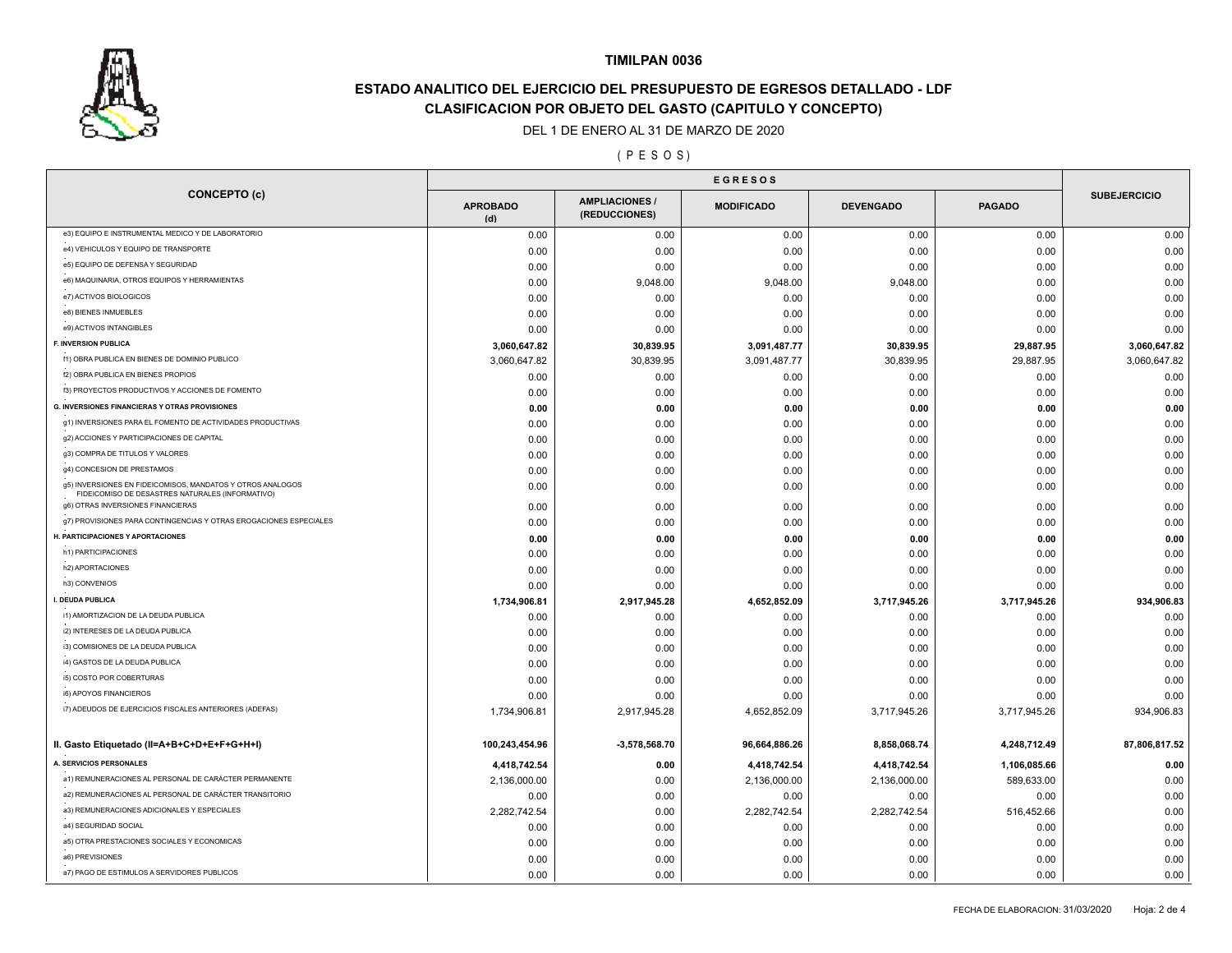

# **ESTADO ANALITICO DEL EJERCICIO DEL PRESUPUESTO DE EGRESOS DETALLADO - LDF CLASIFICACION POR OBJETO DEL GASTO (CAPITULO Y CONCEPTO)**

#### DEL 1 DE ENERO AL 31 DE MARZO DE 2020

( P E S O S )

|                                                                              | <b>EGRESOS</b>         |                                      |                   |                  |               |                     |
|------------------------------------------------------------------------------|------------------------|--------------------------------------|-------------------|------------------|---------------|---------------------|
| <b>CONCEPTO (c)</b>                                                          | <b>APROBADO</b><br>(d) | <b>AMPLIACIONES</b><br>(REDUCCIONES) | <b>MODIFICADO</b> | <b>DEVENGADO</b> | <b>PAGADO</b> | <b>SUBEJERCICIO</b> |
| <b>B. MATERIALES Y SUMINISTROS</b>                                           | 46,458.00              | 0.00                                 | 46,458.00         | 0.00             | 0.00          | 46,458.00           |
| b1) MATERIALES DE ADMINISTRACION, EMISION DE DOCUMENTOS Y ARTICULOS OFICIALE | 0.00                   | 0.00                                 | 0.00              | 0.00             | 0.00          | 0.00                |
| <b>b2) ALIMENTOS Y UTENSILIOS</b>                                            | 0.00                   | 0.00                                 | 0.00              | 0.00             | 0.00          | 0.00                |
| b3) MATERIAS PRIMAS Y MATERIALES DE PRODUCCION Y COMERCIALIZACION            | 0.00                   | 0.00                                 | 0.00              | 0.00             | 0.00          | 0.00                |
| b4) MATERIALES Y ARTICULOS DE CONSTRUCCION Y DE REPARACION                   | 0.00                   | 0.00                                 | 0.00              | 0.00             | 0.00          | 0.00                |
| b5) PRODUCTOS QUIMICOS, FARMACEUTICOS Y DE LABORATORIO                       | 0.00                   | 0.00                                 | 0.00              | 0.00             | 0.00          | 0.00                |
| b6) COMBUSTIBLES, LUBRICANTES Y ADITIVOS                                     | 0.00                   | 0.00                                 | 0.00              | 0.00             | 0.00          | 0.00                |
| b7) VESTUARIO, BLANCOS, PRENDAS DE PROTECCION Y ARTICULOS DEPORTIVOS         | 46,458.00              | 0.00                                 | 46,458.00         | 0.00             | 0.00          | 46,458.00           |
| b8) MATERIALES Y SUMINISTROS PARA SEGURIDAD                                  | 0.00                   | 0.00                                 | 0.00              | 0.00             | 0.00          | 0.00                |
| b9) HERRAMIENTAS, REFACCIONES Y ACCESORIOS MENORES                           | 0.00                   | 0.00                                 | 0.00              | 0.00             | 0.00          | 0.00                |
| <b>C. SERVICIOS GENERALES</b>                                                | 7,521,844.01           | $-8,085.42$                          | 7,513,758.59      | 2,465,833.98     | 1,254,084.60  | 5,047,924.61        |
| c1) SERVICIOS BASICOS                                                        | 7,314,444.01           | -412.96                              | 7,314,031.05      | 2,419,637.52     | 1,225,088.14  | 4,894,393.53        |
| c2) SERVICIOS DE ARRENDAMIENTO                                               | 0.00                   | 0.00                                 | 0.00              | 0.00             | 0.00          | 0.00                |
| c3) SERVICIOS PROFESIONALES, CIENTIFICOS, TECNICOS Y OTROS SERVICIOS         | 23,200.00              | 0.00                                 | 23,200.00         | 11,000.00        | 11,000.00     | 12,200.00           |
| c4) SERVICIOS FINANCIEROS, BANCARIOS Y COMERCIALES                           | 0.00                   | 920.04                               | 920.04            | 920.04           | 920.04        | 0.00                |
| c5) SERVICIOS DE INSTALACION, REPARACION, MANTENIMIENTO Y CONSERVACION       | 184,200.00             | $-8,592.50$                          | 175,607.50        | 34,276.42        | 17,076.42     | 141,331.08          |
| c6) SERVICIOS DE COMUNICACIÓN SOCIAL Y PUBLICIDAD                            | 0.00                   | 0.00                                 | 0.00              | 0.00             | 0.00          | 0.00                |
| c7) SERVICIOS DE TRASLADO Y VIATICOS                                         | 0.00                   | 0.00                                 | 0.00              | 0.00             | 0.00          | 0.00                |
| c8) SERVICIOS OFICIALES                                                      | 0.00                   | 0.00                                 | 0.00              | 0.00             | 0.00          | 0.00                |
| c9) OTROS SERVICIOS GENERALES                                                | 0.00                   | 0.00                                 | 0.00              | 0.00             | 0.00          | 0.00                |
| D. TRANSFERENCIAS, ASIGNACIONES, SUBSIDIOS Y OTRAS AYUDAS                    | 0.00                   | 0.00                                 | 0.00              | 0.00             | 0.00          | 0.00                |
| d1) TRANSFERENCIAS INTERNAS Y ASIGNACIONES AL SECTOR PUBLICO                 | 0.00                   | 0.00                                 | 0.00              | 0.00             | 0.00          | 0.00                |
| d2) TRANSFERENCIAS AL RESTO DEL SECTOR PUBLICO                               | 0.00                   | 0.00                                 | 0.00              | 0.00             | 0.00          | 0.00                |
| d3) SUBSIDIOS Y SUBVENCIONES                                                 | 0.00                   | 0.00                                 | 0.00              | 0.00             | 0.00          | 0.00                |
| d4) AYUDAS SOCIALES                                                          | 0.00                   | 0.00                                 | 0.00              | 0.00             | 0.00          | 0.00                |
| d5) PENSIONES Y JUBILACIONES                                                 | 0.00                   | 0.00                                 | 0.00              | 0.00             | 0.00          | 0.00                |
| d6) TRANSFERENCIAS A FIDEICOMISOS, MANDATOS Y OTROS ANALOGOS                 |                        |                                      |                   |                  | 0.00          | 0.00                |
| d7) TRANSFERENCIAS A LA SEGURIDAD SOCIAL                                     | 0.00                   | 0.00                                 | 0.00              | 0.00             |               |                     |
| d8) DONATIVOS                                                                | 0.00                   | 0.00                                 | 0.00              | 0.00             | 0.00          | 0.00                |
| d9) TRANSFERENCIAS AL EXTERIOR                                               | 0.00                   | 0.00                                 | 0.00              | 0.00             | 0.00          | 0.00                |
| E. BIENES MUEBLES, INMUEBLES E INTANGIBLES                                   | 0.00                   | 0.00                                 | 0.00              | 0.00             | 0.00          | 0.00                |
| e1) MOBILIARIO Y EQUIPO DE ADMINISTRACION                                    | 331,759.00             | 0.00                                 | 331,759.00        | 0.00             | 0.00          | 331,759.00          |
| e2) MOBILIARIO Y EQUIPO EDUCACIONAL Y RECREATIVO                             | 0.00                   | 0.00                                 | 0.00              | 0.00             | 0.00          | 0.00                |
| e3) EQUIPO E INSTRUMENTAL MEDICO Y DE LABORATORIO                            | 0.00                   | 0.00                                 | 0.00              | 0.00             | 0.00          | 0.00                |
| e4) VEHICULOS Y EQUIPO DE TRANSPORTE                                         | 0.00                   | 0.00                                 | 0.00              | 0.00             | 0.00          | 0.00                |
|                                                                              | 331,759.00             | 0.00                                 | 331,759.00        | 0.00             | 0.00          | 331,759.00          |
| e5) EQUIPO DE DEFENSA Y SEGURIDAD                                            | 0.00                   | 0.00                                 | 0.00              | 0.00             | 0.00          | 0.00                |
| e6) MAQUINARIA, OTROS EQUIPOS Y HERRAMIENTAS                                 | 0.00                   | 0.00                                 | 0.00              | 0.00             | 0.00          | 0.00                |
| e7) ACTIVOS BIOLOGICOS                                                       | 0.00                   | 0.00                                 | 0.00              | 0.00             | 0.00          | 0.00                |
| e8) BIENES INMUEBLES                                                         | 0.00                   | 0.00                                 | 0.00              | 0.00             | 0.00          | 0.00                |
| e9) ACTIVOS INTANGIBLES                                                      | 0.00                   | 0.00                                 | 0.00              | 0.00             | 0.00          | 0.00                |
| <b>F. INVERSION PUBLICA</b>                                                  | 82,821,188.41          | $-1,788,814.35$                      | 81,032,374.06     | 127,677.87       | 42,727.88     | 80,904,696.19       |
| f1) OBRA PUBLICA EN BIENES DE DOMINIO PUBLICO                                | 82,821,188.41          | -1,788,814.35                        | 81,032,374.06     | 127,677.87       | 42,727.88     | 80,904,696.19       |